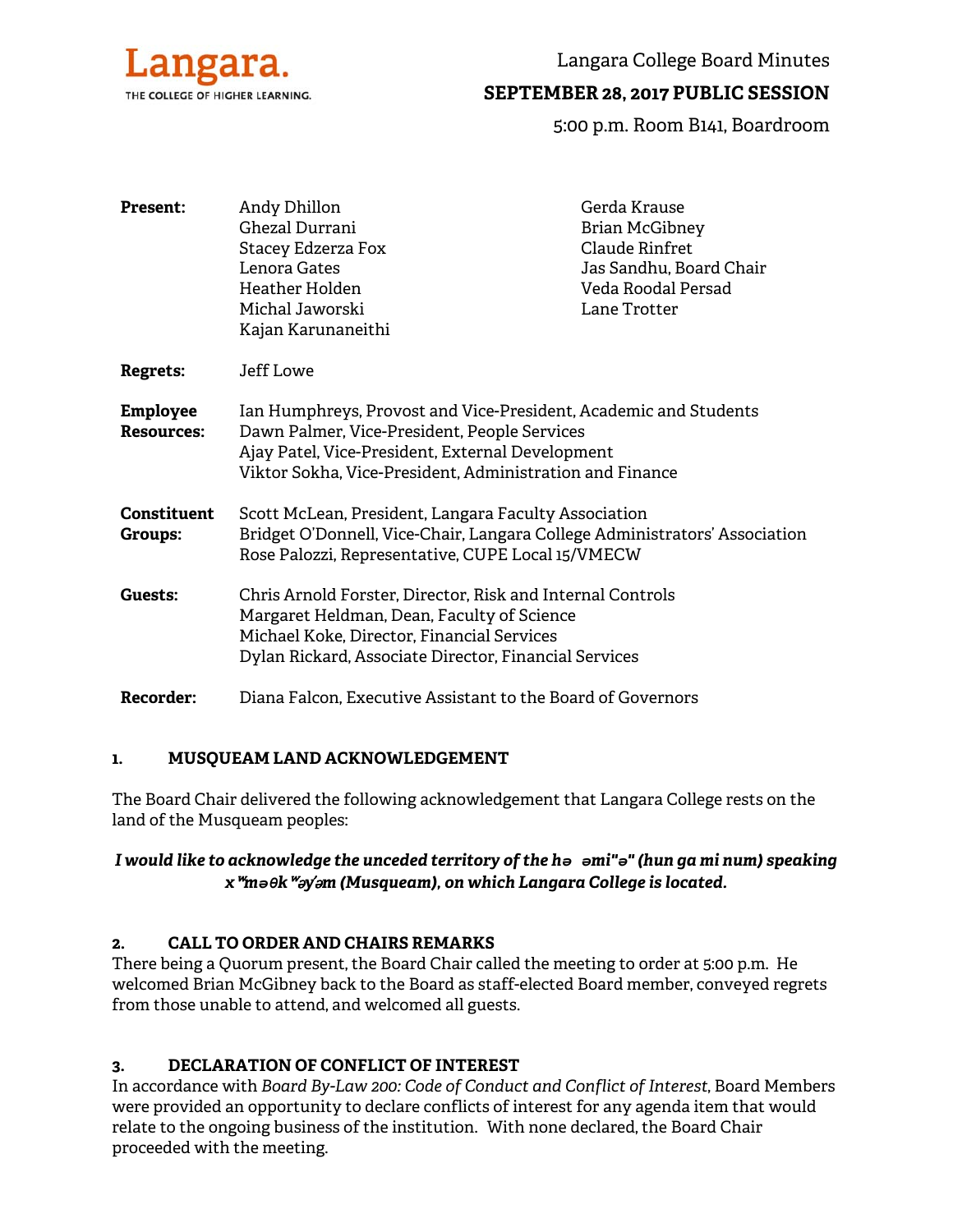# **4. PRESENTATION TO DEPARTING BOARD MEMBER**

### **4.1 Kajan Karunaneithi**

Expressions of appreciation and gratitude were conveyed to student-elected Board member Kajan Karunaneithi for his contribution to the Board's work over the last year. On behalf of the Board, the Board Chair presented him with a token of appreciation and he received a round of applause from the Board.

## **5. APPROVAL OF AGENDA/CONSENT AGENDA**

It was moved by C. Rinfret, seconded by H. Holden and unanimously resolved:

#### **THAT, the Langara College Board approve the agenda and approve/acknowledge the following items and motion on the consent agenda:**

- 5.1 Minutes of the Public Meeting held June 22, 2017 Approved
- 5.2 Chair's Written Report Acknowledged
- 5.3 President's Written Report Acknowledged
- 5.4 Langara Students' Union Audited Financial Statements for Fiscal Year ending April 30, 2017 - Acknowledged
- 5.5 Board Calendar: 2017-2018 Acknowledged

# **6. ELECTION OF FIRST AND SECOND BOARD VICE-CHAIRS**

With L. Trotter as Chairperson, the election for the positions of Board First and Second Vice-Chair took place. Board members had been notified at the June 22, 2017 board meeting that the election of the Board Vice-Chairs would be held at this meeting. L. Trotter advised that an email calling for an Expression of Interest or Nominations for the Board Vice-Chair positions was sent to Board Members on August 29, 2017.

### **6.1 Election of Board First Vice Chair**

L. Trotter advised that S. Edzerza Fox was nominated for the First Vice-Chair position. L. Trotter asked S. Edzerza Fox if she would accept the nomination and she agreed. L. Trotter called for other expressions of interest or nominations three more times. There being no further interest or nominations, in accordance with Bylaw 201 S. Edzerza Fox was declared Board First Vice-Chair by acclamation for a one-year term effective October 1, 2017.

### **6.2 Election of Board Second Vice Chair**

L. Trotter advised that M. Jaworski was nominated for the Second Vice-Chair position. L. Trotter asked M. Jaworski if he would accept the nomination and he agreed. L. Trotter called for other expressions of interest or nominations three more times. There being no further interest or nominations, in accordance with Bylaw 201 M. Jaworski was declared Board Second Vice-Chair by acclamation for a one-year term effective October 1, 2017.

The President handed the meeting back to the Board Chair.

### **7. CHAIR'S VERBAL REPORT**

The Board Chair highlighted events that he had attended over the past few months and thanked Board Members who represented the Board at recent College events.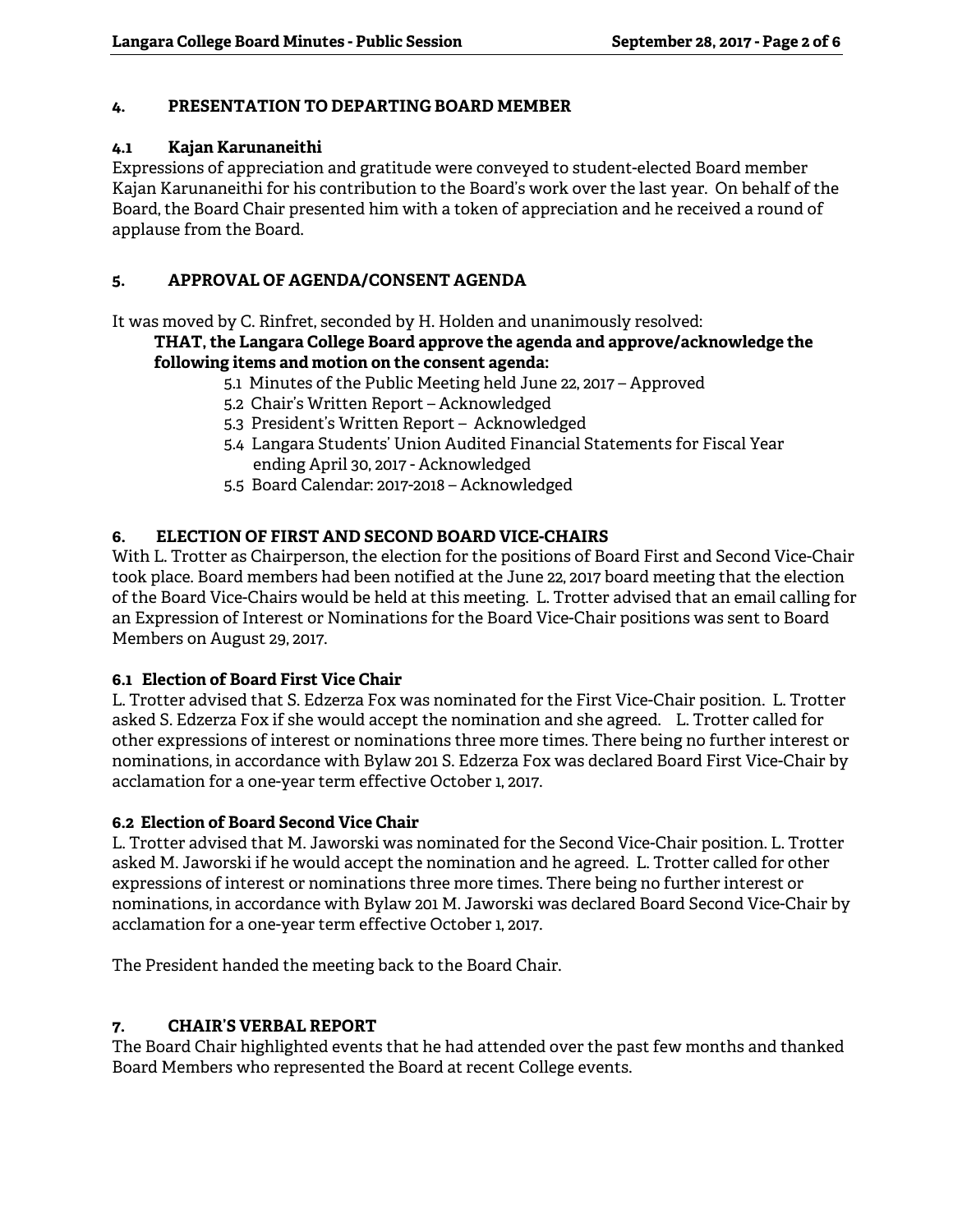# **8. PRESIDENT'S VERBAL REPORT**

L. Trotter highlighted items in his written report and elaborated on the following:

- Along with Justin Wilson, Coordinator, Aboriginal Studies, Aaron Moody-Nelson, Indigenous carver with Langara's Reconciliation Carving course, and former student Lindsay Heller-Weaver, I made a presentation in Toronto in July 2017 at the World Indigenous Peoples Conference titled *"Transformative Education in Vancouver, British Columbia: Using cultural humility to put truth and reconciliation to work, indigenize your institution and humanize your education practice".* Gail Sparrow, Langara's Elder in Residence, was not able to attend so provided a recorded introduction greeting dedicated to the memory of the late Henry Charles, Musqueam Elder, speaker, dancer and singer.
- I was invited as a plenary speaker at the British Columbia School Superintendents Association (BCSSA) 2017 Summer Leadership Academy in August 2017. I spoke to approximately 300 delegates about the current and future challenges facing the postsecondary education system, and to the coordination issues with the implementation of the new K-12 curriculum.
- On September 18<sup>th</sup> I joined colleagues from the Senior Leadership Team to welcome a group of senior higher education administrators from Yunnan Province in China. The administrators were at the College to complete a three-month training program to study best practices in Canadian Higher Education Leadership and Management.
- In partnership with the Department of Asian Studies, the Langara School of Management sent 14 students to China for three weeks in the summer to participate in Langara's China Field Study Program. They completed a full immersion program at the Yunnan Agricultural University where they lived on campus and learned much about the business and cultural aspects of Yunnan through lectures on China's economy, trade with ASEAN, and the Chinese culture, which was delivered by their knowledgeable professors. They also enjoyed some traditional arts and culture including traditional dance, tea ceremony, and festive celebrations.

### **9. COMMITTEE REPORTS, RECOMMENDATIONS AND APPROVALS**

### **9.1 Board Assessment Task Force**

### **9.1.1 Minutes of meeting held July 24, 2017**

G. Durrani highlighted the minutes of the Board Assessment Task Force meeting held July 24, 2017, attached to the agenda for information.

### **9.1.2. Minutes of meeting held august 21, 2017**

G. Durrani highlighted the minutes of the Board Assessment Task Force meeting held August 21, 2017, attached to the agenda for information.

### **9.1.3 Minutes of meeting held September 21, 2017**

G. Durrani highlighted the minutes of the Board Assessment Task Force meeting held September 21, 2017, distributed at the table for information.

G. Durrani advised that the purpose of the meetings was to review the Board Assessment reports provided to the Board in March 2017, consider strategies to improve Board communications with stakeholders, and develop recommendations.

G. Durrani highlighted the recommendations outlined in the memo that was emailed to the Board on September 25th and distributed at the table. Discussion ensued on the recommendations and Board members questions were answered. The Board requested that the Board Assessment Task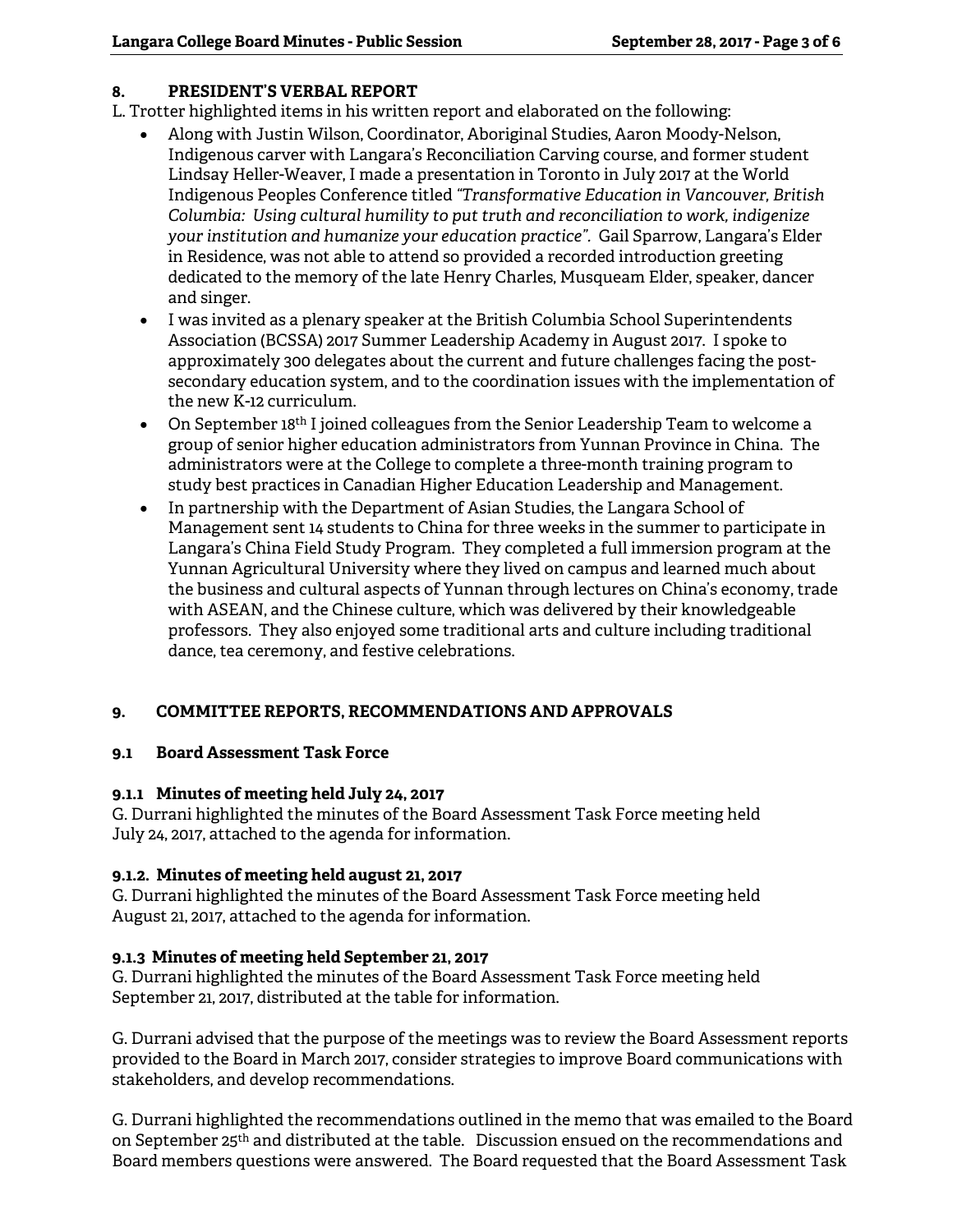Force review the items, prioritize them, provide costs for implementation, and return to the Board in November for further discussion/decision.

## **9.2 Board Coordinating Committee**

J. Sandhu highlighted the minutes of the Board Coordinating Committee meeting, attached to the agenda for information, noting that the Ministry Q1 Forecast was reviewed and approved for submission to the Ministry by their deadline.

### **9.3 Audit and Finance Committee**

## **9.3.1 Minutes of meeting held September 11, 2017**

C. Rinfret highlighted the minutes of the Audit and Finance Committee meeting held on September 11, 2017, attached to the agenda for information.

# **9.3.2 Q2 Forecast to the Ministry of Advanced Education, Skills and Training**

C. Rinfret advised that the Audit and Finance Committee reviewed the Q2 Forecast to the Ministry, attached to the agenda. M. Koke noted that the forecast was prepared using the template provided by the Ministry and reflects the finalized reporting requirements of Public Sector Accounting Board (PSAB) standards. He further noted that in the required variance analysis, the Ministry has updated the 2017/18 budget to reflect the Board approved budget. The College's forecast reflects the final approved budget for 2017/18, plus all approved budget changes up to August 31, 2017, plus an estimate for Fall Regular Studies revenues and a provision for associated expenses and contingencies. Discussion ensued and Board members questions were answered.

It was moved by C. Rinfret, seconded by A. Dhillon

**THAT, the Financial Forecast for the fiscal years 2017/18, 2018/19, 2019/20, and 2020/21 as prepared at the end of the Second Quarter (Q2) of fiscal 2017/2018 be approved, to be submitted to the Ministry of Advanced Education, Skills and Training.** 

### **Carried Unanimously.**

### **9.3.3 Statement of Financial Information Report for Fiscal Year Ended March 31, 2017**

C. Rinfret advised that the Audit and Finance Committee reviewed the Statement of Financial Information (SOFI) for the fiscal year ended March 31, 2017. M. Koke noted that the report includes remuneration and expense reimbursements for Board members and employees, payments to suppliers, severance agreements, debts, and guarantees and indemnities. He further noted that some employee's remuneration were affected due to vacation payouts in February 2017. Discussion ensued and Board members questions were answered.

It was moved by C. Rinfret and seconded by M. Jaworski

### **THAT, the Statement of Financial Information for Langara College for the year ended March 31, 2017, be approved.**

### **Carried Unanimously.**

### **9.3.4 Five-Year Capital Plan (2018-19 – 2022-23)**

C. Rinfret advised that the Audit and Finance Committee reviewed the College's Five-Year Capital Plan (2018-19 – 2022-23), attached to the agenda, and advised that it is now a Ministry requirement that the Plan receive Board approval. It was noted that the Plan was developed with the assistance of an external consultant, reviewed by Management, and submitted to the Ministry in "draft" form on July 27, 2017. Discussion ensued and Board members questions were answered.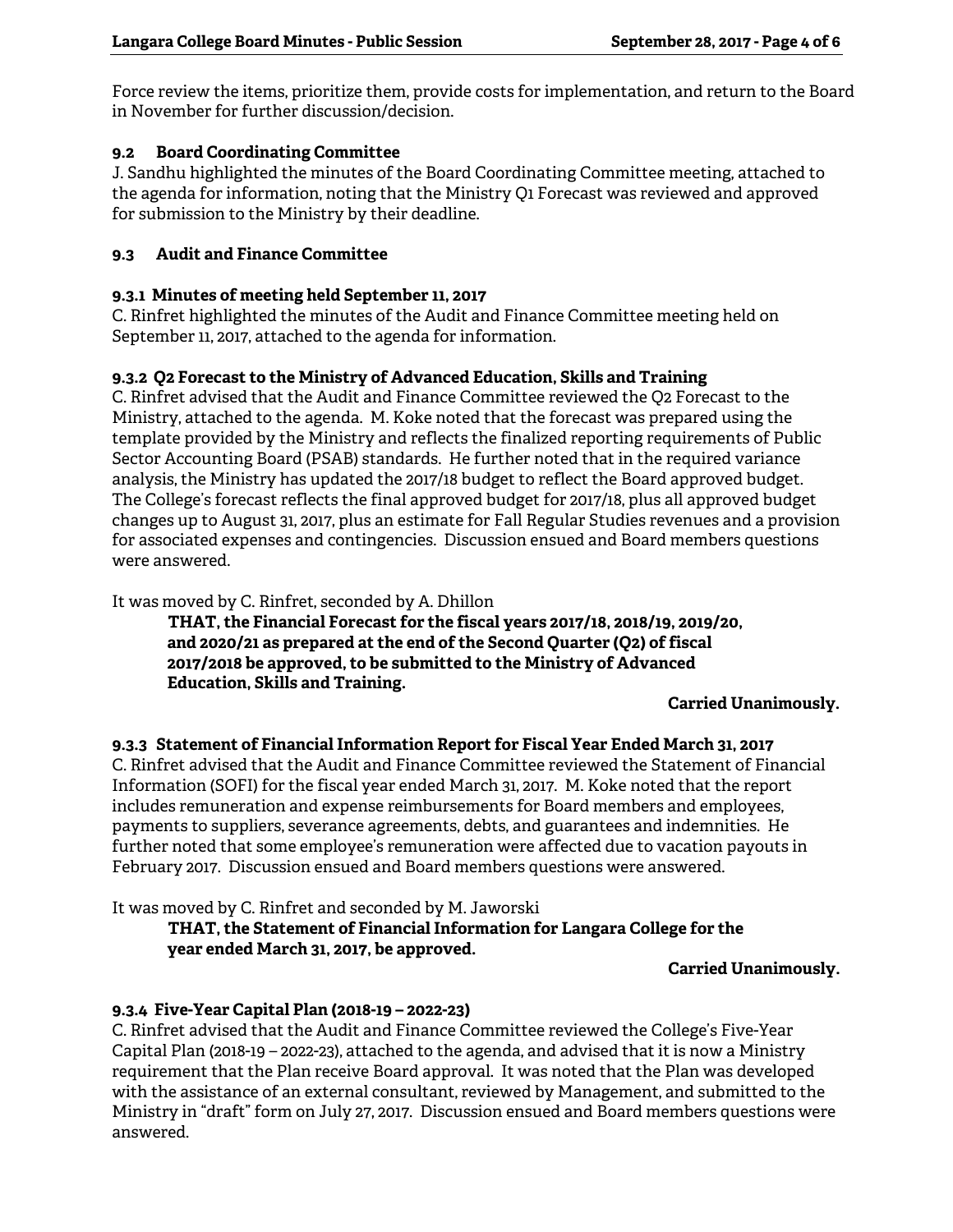#### It was moved by C. Rinfret and seconded by H. Holden

# **THAT, the Five Year Capital Plan for 2018/19 – 2022/23 be approved. Carried Unanimously.**

#### **9.4 Governance and Nominating Committee**

S. Edzerza Fox advised that M. Jaworski joined the Audit and Finance Committee and as a matter of record,

#### It was moved by S. Edzerza Fox and seconded by B. McGibney  **THAT, Michal Jaworski be confirmed as a member of the Audit and Finance Committee.**

### **Carried Unanimously.**

S. Edzerza Fox recommended that the Board Retreat scheduled for November 10th be moved to the Spring 2018. This would accommodate upcoming Board appointment renewals or any new Board members that the new government may appoint. Discussion ensued and the Board was in agreement with rescheduling the Board Retreat to the Spring 2018 (date to be determined).

# **9.5 Bachelor of Science in Bioinformatics**

I, Humphreys highlighted the process of approval for a Degree through the Degree Quality Assessment Branch (DQAB). He invited M. Heldman, Dean, Faculty of Science to present the Bachelor of Science in Bioinformatics degree. She advised that under new legislation the Ministry expanded degree-granting authority for private and public institutions under the Degree Authorization Act. With the implementation of this Act, the College's mandate increased to include the offering of baccalaureate degrees with an applied focus. The College currently offers four Baccalaureates, and the Bachelor of Science in Bioinformatics is nearing completion of the first phase of the public approval process. The program also received Education Council approval, in principle, at its meeting held June 20, 2017. Discussion ensued and in response to a question, I. Humphreys advise that there are no other institutions in Canada that offer the Bioinformatics program so it will be attractive to out of province students.

It was moved by V. Roodal Persad and seconded by B. McGibney

**THAT, pursuant to Section 19(1)(g) of the College and Institute Act, the College Board approve the development and implementation of the baccalaureate program with an applied focus leading to the granting of a Bachelor of Science in Bioinformatics.** 

**Carried Unanimously.** 

### **10. FOR INFORMATION/DISCUSSION**

#### **10.1 Financial Update to June 30, 2017**

V. Sokha highlighted his memo attached to the agenda, which provided a financial update for the First Quarter ended June 30, 2017.

#### **10.2 eScribe Update**

V. Sokha advised that the plan was to go live with eScribe Electronic Meeting Management System at the September Board meeting, but due to delays beyond our control, the go live date has been changed to the November Board meeting.

He advised that iPads are ready for each Board member and can be picked up from the Executive Assistant to the Board.